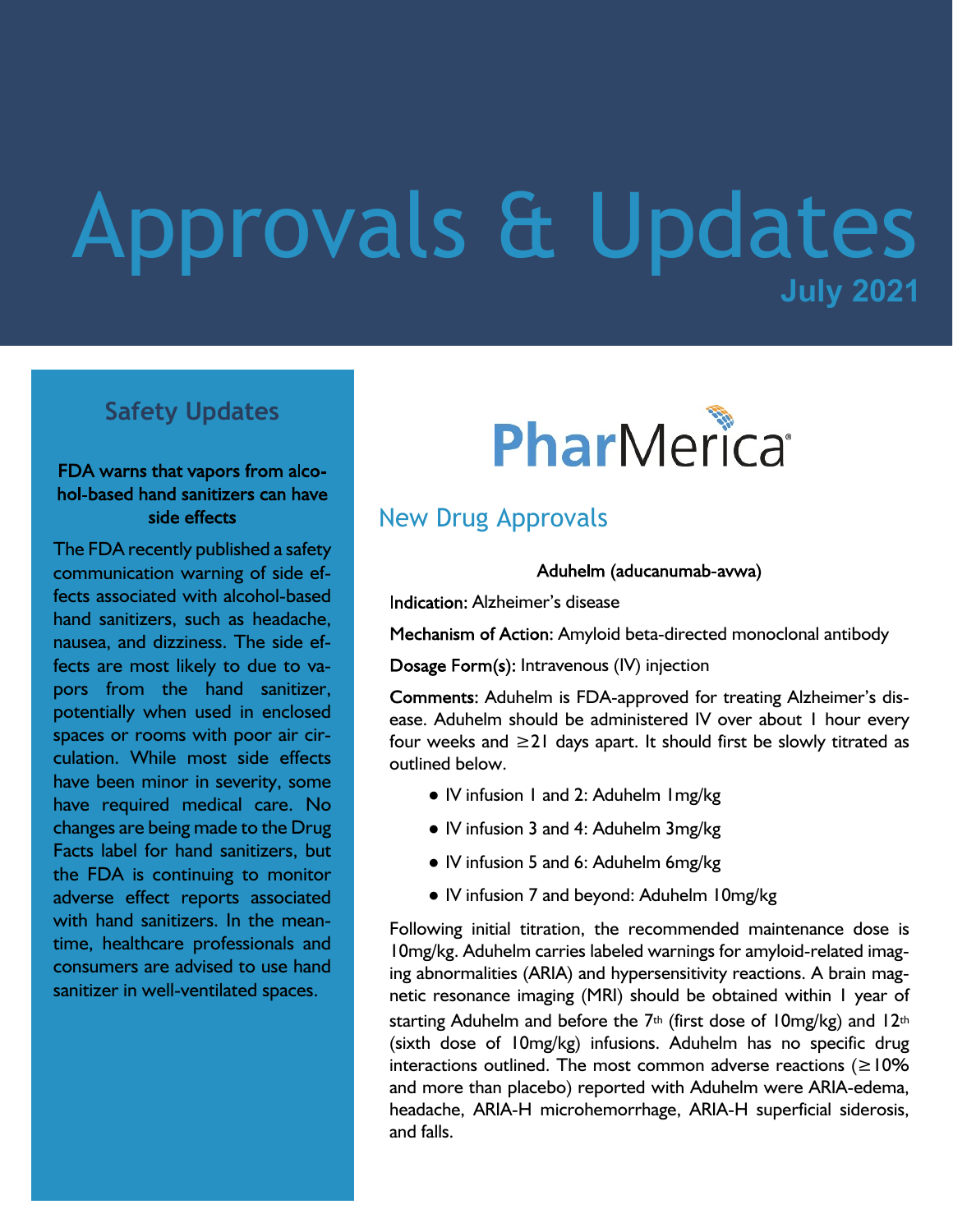## New Drug Approvals, Continued

Brexafemme (ibrexafungerp)

Indication: Vulvovaginal candidiasis (VVC)

Mechanism of Action: Triterpenoid antifungal

Dosage Form(s): Tablets

Comments: Brexafemme is FDA-approved for treating VVC in adult and post-menarchal pediatric females. Brexafemme should be taken as 300mg by mouth about 12 hours apart for one day and without regard to meals. Brexafemme carries a labeled warning for risk of fetal toxicity. Pregnancy status should be obtained prior to starting therapy. The dose of Brexafemme should be reduced to 150mg twice daily for one day if co-administered with strong CYP3A inhibitors. Concomitant administration of Brexafemme with strong or moderate CYP3A inducers should be avoided. The most common adverse reactions ( $\geq$ 2%) reported with Brexafemme were diarrhea, nausea, abdominal pain, dizziness, and vomiting.

#### Prevnar 20 (pneumococcal 20-valent conjugate vaccine)

Indication: Pneumococcal disease prophylaxis

Mechanism of Action: Vaccine

Dosage Form(s): Intramuscular (IM) injection

Comments: Prevnar 20 is FDA-approved for preventing pneumonia and invasive disease due to *Streptococcus* pneumoniae serotypes 1, 3, 4, 5, 6A, 6B, 7F, 8, 9V, 10A, 11A, 12F, 14, 15B, 18C, 19A, 19F, 22F, 23F, and 33F in adults (≥18 years). Prevnar should be administered as 0.5mL IM. Prevnar 20 carries labeled warnings for management of acute allergic reactions and altered immunocompetence. Patients on immunosuppressive therapy may not experience an optimal response to Prevnar 20, and administration of Pneumovax 23 1-5 years before Prevnar 20 caused diminished opsonophagocytic activity (OPA) geometric mean titers to Prevnar 20 when compared with those who received Prevnar 13 ≥6 months before or Prevnar 13 followed by Pneumovax 23 (with the last dose of Pneumovax 23 given  $\geq 1$  year before Prevnar 20). The most common adverse reactions (>10%) reported with Prevnar 20 in adults 18-59 years were pain at injection site, muscle pain, fatigue, headache, and arthralgia and injection site swelling. The most common adverse reactions (>10%) reported with Prevnar 20 in adults ≥60 years were pain at injection site, muscle pain and fatigue, headache, and arthralgia.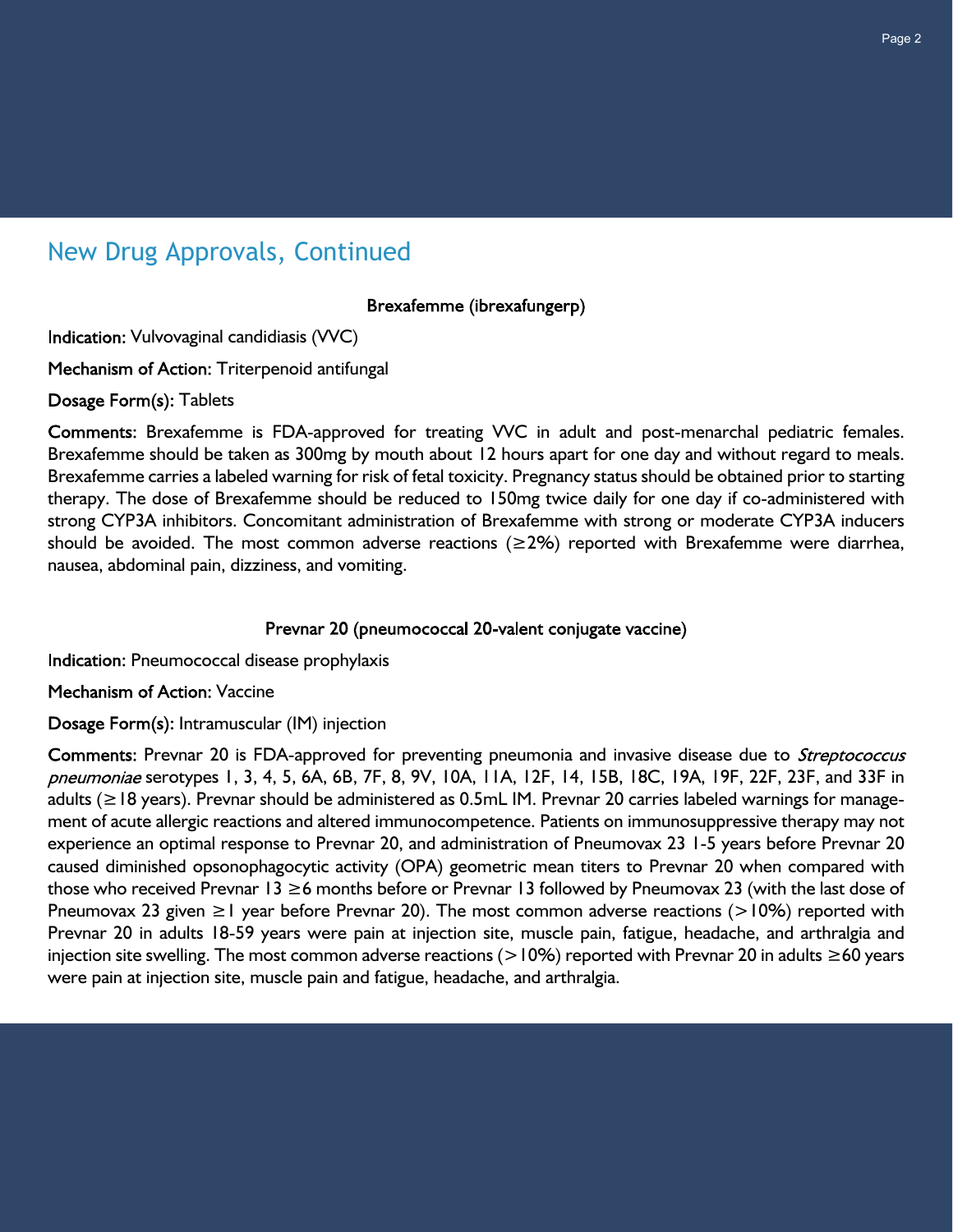## New Drug Approvals, Continued

#### Ryplazim (plasminogen, human-tvmh)

Indication: Plasminogen deficiency type 1

Mechanism of Action: Plasma-derived human plasminogen

Dosage Form(s): IV injection

Comments: Ryplazim is FDA-approved for treating individuals with plasminogen deficiency type 1. Ryplazim should be administered as 6.6mg/kg IV every 2 to 4 days. Frequency of administration may need to be adjusted depending on plasminogen activity level and/or resolution of lesions. Ryplazim carries labeled warnings for bleeding, tissue sloughing, transmission of infectious agents, hypersensitivity reactions, neutralizing antibodies, and laboratory abnormalities. Patients with bleeding diatheses or taking anticoagulants, antiplatelet drugs, or other agents that could interfere with normal coagulation should be monitored for bleeding during and for 4 hours following Ryplazim infusion. Patients at risk for respiratory distress due to tissue sloughing should be monitored for ≥4 hours following the first Ryplazim dose. Additionally, the development of new or recurrent lesions (indicative of loss of efficacy) and plasminogen activity trough levels should be monitored throughout therapy. Ryplazim has no specific drug interactions outlined. The most common adverse reactions (≥10%) reported with Ryplazim were abdominal pain, bloating, nausea, fatigue, extremity pain, hemorrhage, constipation, dry mouth, headache, dizziness, arthralgia, and back pain.

#### Tembexa (brincidofovir)

**Indication: Smallpox** 

Mechanism of Action: Orthopoxvirus nucleotide analog DNA polymerase inhibitor

#### Dosage Form(s): Tablets, oral suspension

Comments: Tembexa is FDA-approved for treating adults, children, and neonates with human smallpox disease due to variola virus. Tembexa oral suspension and tablets should be dosed as outlined below.

- Oral suspension (10mg/mL)
	- Weight <10kg: 6mg/kg once weekly for 2 doses (on Days 1 and 8)
	- Weight 10kg to <48kg: 4mg/kg once weekly for 2 doses (on Days 1 and 8)
	- Weight ≥48kg: 200mg (20 mL) once weekly for 2 doses (on Days 1 and 8)
- Tablets (100mg)
	- Weight ≥48kg: 200mg (two 100mg tablets) once weekly for 2 doses (on Days 1 and 8)

The oral suspension should be shaken before used and taken on an empty stomach, and tablets may be taken on an empty stomach or with a low-fat meal. Tembexa carries a Boxed Warning for increased risk for mortality when used for longer duration, as such it should not be used for any indication besides smallpox. Tembexa carries labeled warnings for elevations in hepatic transaminases and bilirubin, diarrhea and other gastrointestinal adverse events, co-administration with related products, embryo-fetal toxicity, carcinogenicity, and male infertility. Liver function tests should be monitored before and during therapy, and diarrhea and other gastrointestinal side effects should be monitored throughout therapy. Additionally, pregnancy status should be confirmed prior to starting Tembexa. Concomitant administration of Tembexa with OATP1B1 or 1B3 inhibitors should be avoided; however, if not possible, administration of OATP1B1 or 1B3 inhibitors should be held for ≥3 hours following Tembexa administration, and increased monitoring for adverse effects is advised. The most common adverse reactions ( $\geq 2\%$ ) reported with Tembexa were diarrhea, nausea, vomiting, and abdominal pain.